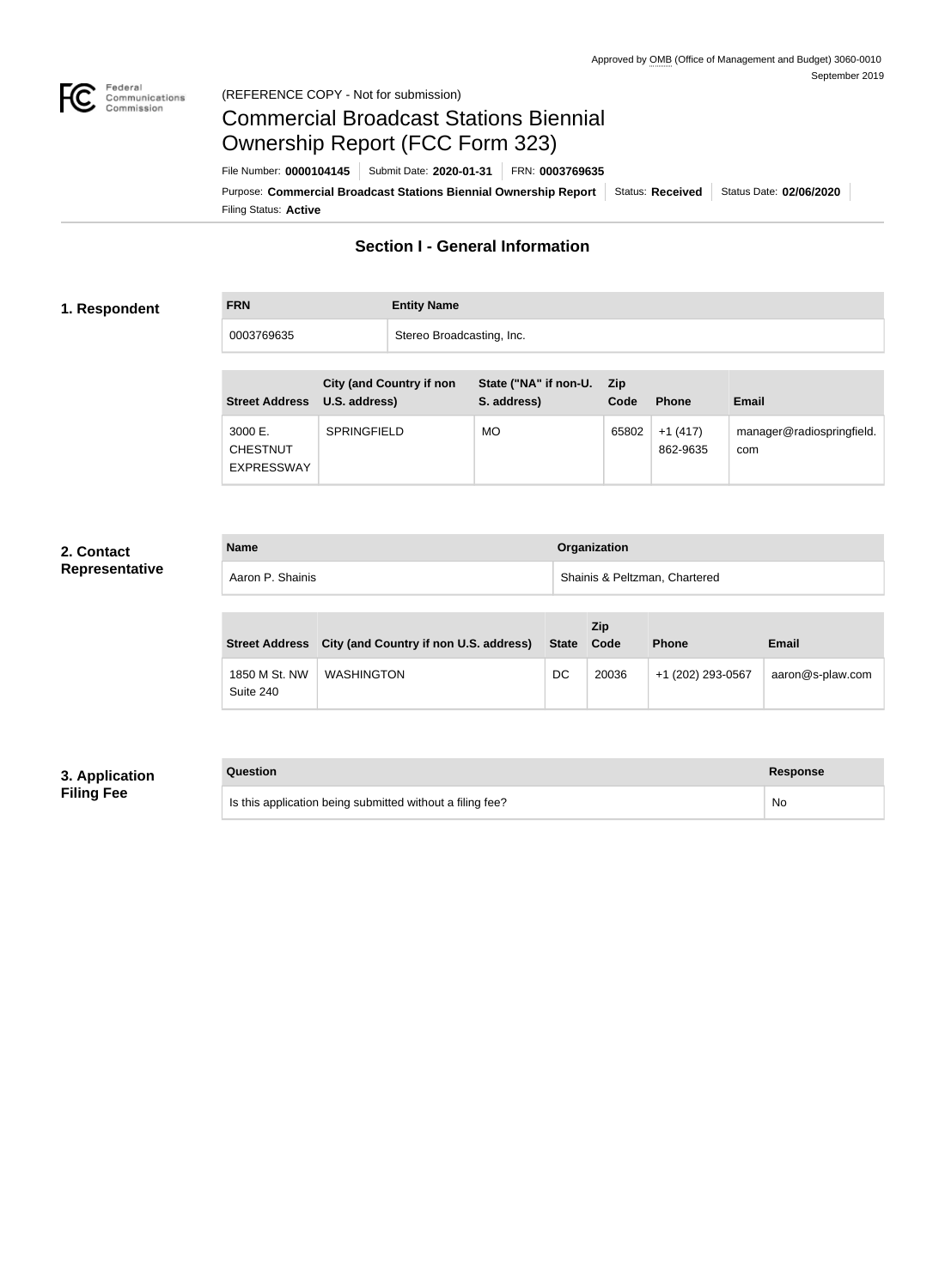| <b>Fees</b> | <b>Application Type</b> | <b>Form Number</b> | <b>Fee Code</b> | Quantity | <b>Fee Amount</b> | <b>Subtotal</b> |
|-------------|-------------------------|--------------------|-----------------|----------|-------------------|-----------------|
|             | Biennial                | Form 323           | <b>MAR</b>      |          | 85                | \$70.00         |
|             |                         |                    |                 |          | Total             | \$70.00         |

#### **4. Nature of Respondent**

| (a) Provide the following information about the Respondent: |                                         |                        |
|-------------------------------------------------------------|-----------------------------------------|------------------------|
|                                                             | <b>Relationship to stations/permits</b> | Licensee               |
|                                                             | <b>Nature of Respondent</b>             | For-profit corporation |

**(b) Provide the following information about this report:**

| <b>Purpose</b> | Biennial                                                                                                                                                                               |
|----------------|----------------------------------------------------------------------------------------------------------------------------------------------------------------------------------------|
| "As of" date   | 10/01/2019                                                                                                                                                                             |
|                | When filing a biennial ownership report or validating<br>and resubmitting a prior biennial ownership report, this<br>date must be Oct. 1 of the year in which this report is<br>filed. |

#### **5. Licensee(s) and Station(s)**

#### **Respondent is filing this report to cover the following Licensee(s) and station(s):**

| <b>Licensee/Permittee Name</b> | <b>FRN</b> |
|--------------------------------|------------|
| Stereo Broadcasting, Inc.      | 0003769635 |
|                                |            |

| Fac. ID No. | <b>Call Sign</b>    | City               | <b>State</b> | <b>Service</b> |
|-------------|---------------------|--------------------|--------------|----------------|
| 63339       | <b>KTVD</b><br>NIAR | <b>SPRINGFIELD</b> | <b>MO</b>    | <b>FM</b>      |

## **Section II – Biennial Ownership Information**

#### **1. 47 C.F.R. Section 73.3613 and Other Documents**

Licensee Respondents that hold authorizations for one or more full power television, AM, and/or FM stations should list all contracts and other instruments set forth in 47 C.F.R. Section 73.3613(a) through (c) for the facility or facilities listed on this report. In addition, attributable Local Marketing Agreements (LMAs) and attributable Joint Sales Agreements (JSAs) must be disclosed by the licensee of the brokering station on its ownership report. If the agreement is an attributable LMA, an attributable JSA, or a network affiliation agreement, check the appropriate box. Otherwise, select "Other." Non-Licensee Respondents, as well as Licensee Respondents that only hold authorizations for Class A television and/or low power television stations, should select "Not Applicable" in response to this question.

| Document Information                            |                                                    |  |  |
|-------------------------------------------------|----------------------------------------------------|--|--|
| Description of contract or instrument           | ARTICLES OF INCORPORATION                          |  |  |
| Parties to contract or instrument               | <b>STATE OF MISSOURI</b>                           |  |  |
| Date of execution                               | 06/1961                                            |  |  |
| Date of expiration                              | No expiration date                                 |  |  |
| <b>Agreement type</b><br>(check all that apply) | Other<br>Agreement Type: ARTICLES OF INCORPORATION |  |  |

**Document Information**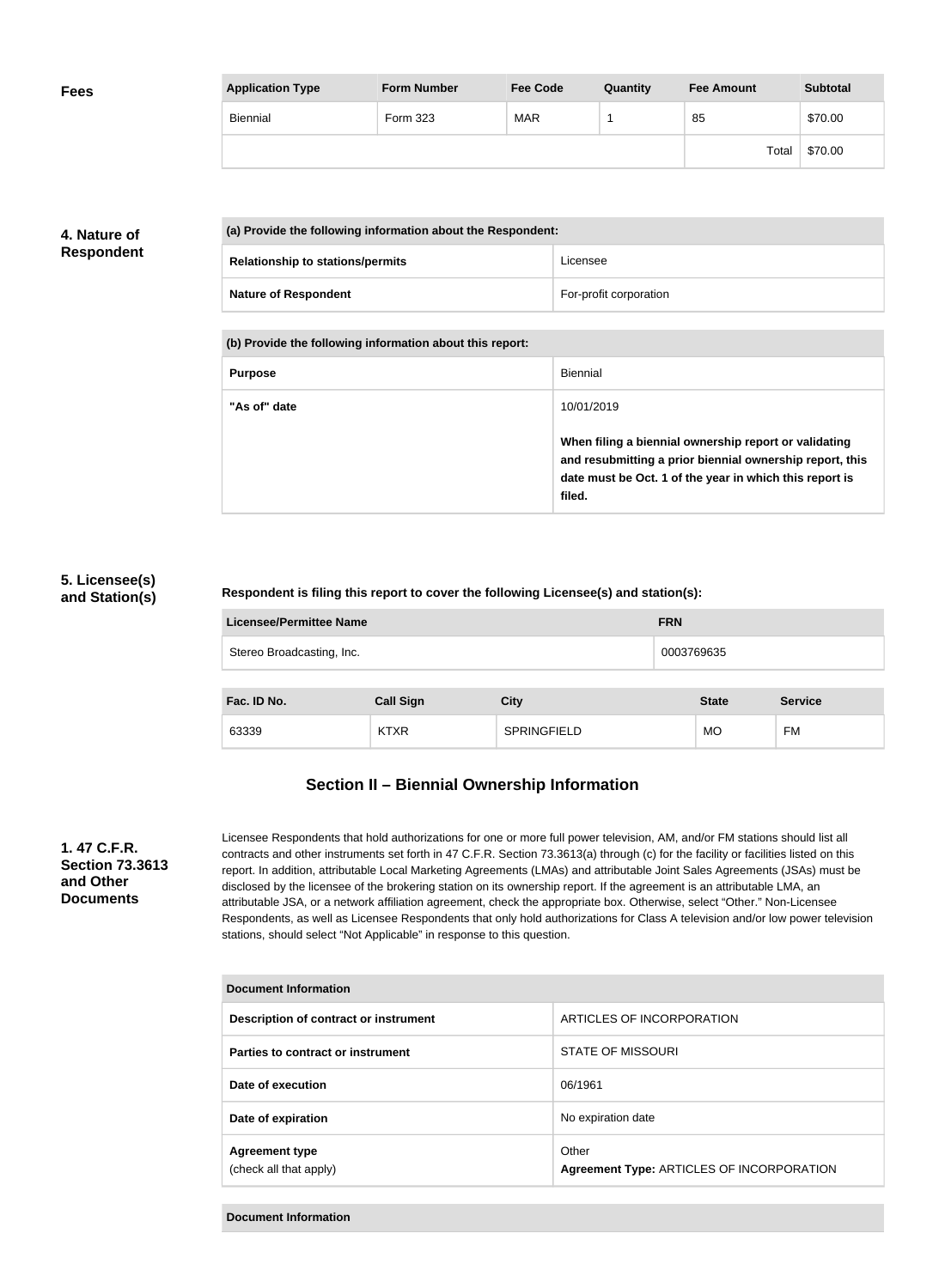| Description of contract or instrument           | BY-LAWS                          |
|-------------------------------------------------|----------------------------------|
| Parties to contract or instrument               | <b>STATE OF MISSOURI</b>         |
| Date of execution                               | 06/1961                          |
| Date of expiration                              | No expiration date               |
| <b>Agreement type</b><br>(check all that apply) | Other<br>Agreement Type: BY-LAWS |

#### **2. Ownership Interests**

**(a)** Ownership Interests. This Question requires Respondents to enter detailed information about ownership interests by generating a series of subforms. Answer each question on each subform. The first subform listing should be for the Respondent itself. If the Respondent is not a natural person, also list each of the officers, directors, stockholders, non-insulated partners, non-insulated members, and any other persons or entities with a direct attributable interest in the Respondent pursuant to the standards set forth in 47 C.F.R. Section 73.3555. (A "direct" interest is one that is not held through any intervening companies or entities.) List each interest holder with a direct attributable interest in the Respondent separately.

Leave the percentage of total assets (Equity Debt Plus) field blank for an interest holder unless that interest holder has an attributable interest in the Respondent solely on the basis of the Commission's Equity Debt Plus attribution standard, 47 C.F.R. Section 73.3555, Note 2(i).

In the case of vertical or indirect ownership structures, list only those interests in the Respondent that also represent an attributable interest in the Licensee(s) for which the report is being submitted.

Entities that are part of an organizational structure that includes holding companies or other forms of indirect ownership must file separate ownership reports. In such a structure do not report, or file a separate report for, any interest holder that does not have an attributable interest in the Licensee(s) for which the report is being submitted.

Please see the Instructions for further detail concerning interests that must be reported in response to this question.

The Respondent must provide an FCC Registration Number for each interest holder reported in response to this question. Please see the Instructions for detailed information and guidance concerning this requirement.

| <b>UWIIGI SHIP IHIUI IHAUUH</b>                         |                                                         |                             |                            |  |
|---------------------------------------------------------|---------------------------------------------------------|-----------------------------|----------------------------|--|
| <b>FRN</b>                                              | 0003769635                                              |                             |                            |  |
| <b>Entity Name</b>                                      | Stereo Broadcasting, Inc.                               |                             |                            |  |
| <b>Address</b>                                          | PO Box                                                  |                             |                            |  |
|                                                         | <b>Street 1</b>                                         | 3000 E. CHESTNUT EXPRESSWAY |                            |  |
|                                                         | <b>Street 2</b>                                         |                             |                            |  |
|                                                         | <b>City</b>                                             | <b>SPRINGFIELD</b>          |                            |  |
|                                                         | State ("NA" if non-U.S.<br>address)                     | <b>MO</b>                   |                            |  |
|                                                         | <b>Zip/Postal Code</b>                                  | 65802                       |                            |  |
|                                                         | Country (if non-U.S.<br>address)                        | <b>United States</b>        |                            |  |
| <b>Listing Type</b>                                     | Respondent                                              |                             |                            |  |
| <b>Positional Interests</b><br>(check all that apply)   | Respondent                                              |                             |                            |  |
| <b>Tribal Nation or Tribal</b><br><b>Entity</b>         | Interest holder is not a Tribal nation or Tribal entity |                             |                            |  |
| <b>Interest Percentages</b><br>(enter percentage values | <b>Voting</b>                                           | 0.0%                        | <b>Jointly Held?</b><br>No |  |
| from 0.0 to 100.0)                                      | <b>Equity</b>                                           | 0.0%                        |                            |  |
|                                                         |                                                         |                             |                            |  |

**Ownership Information**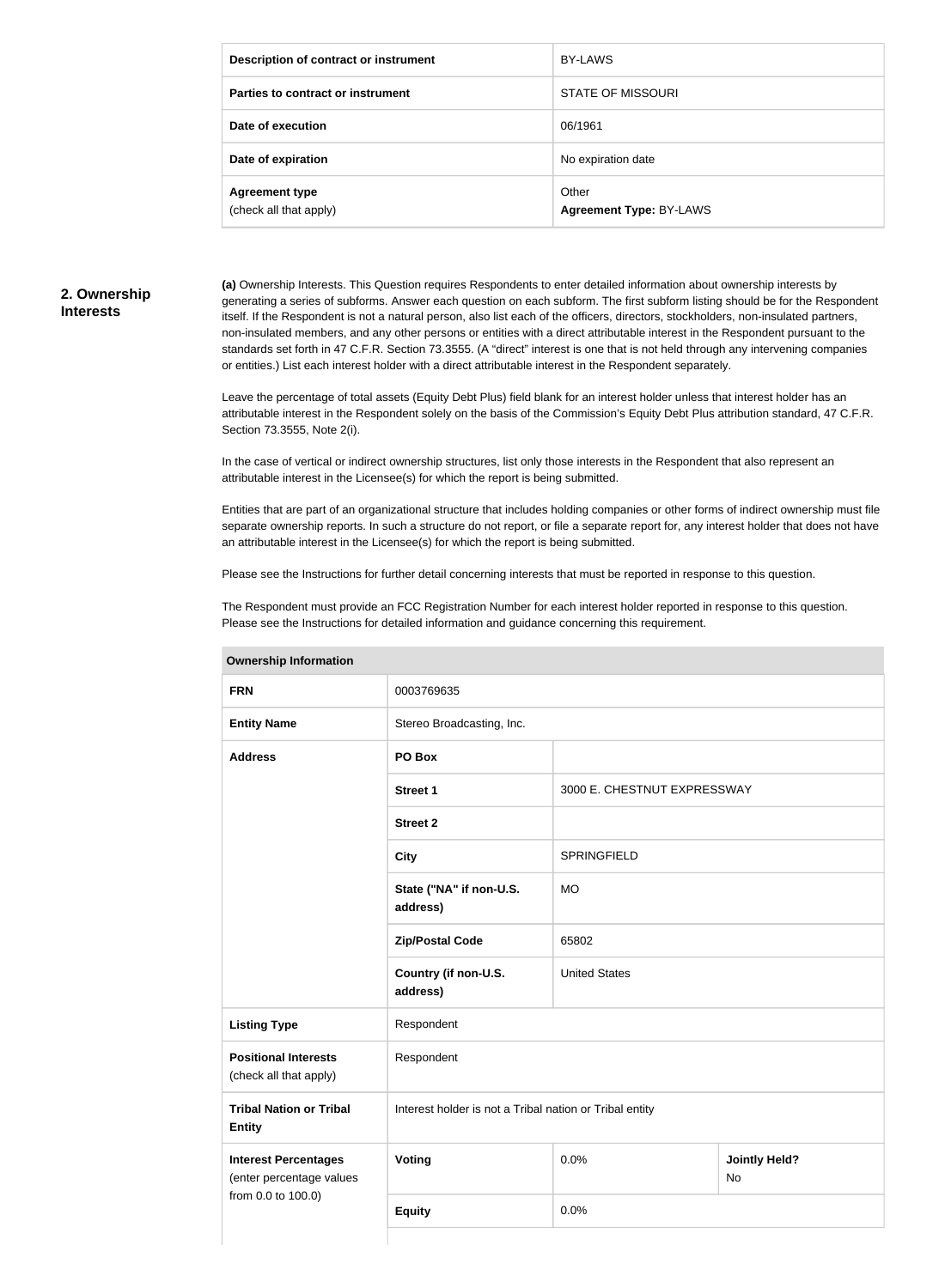|                                                                                      | <b>Total assets (Equity Debt</b><br>Plus) | $0.0\%$ |    |
|--------------------------------------------------------------------------------------|-------------------------------------------|---------|----|
| Does interest holder have an attributable interest in one or more broadcast stations |                                           |         | No |

**that do not appear on this report?**

| <b>Ownership Information</b>                                                                |                                                         |                             |                            |
|---------------------------------------------------------------------------------------------|---------------------------------------------------------|-----------------------------|----------------------------|
| <b>FRN</b>                                                                                  | 0003769601                                              |                             |                            |
| <b>Entity Name</b>                                                                          | Meyer Communications, Inc.                              |                             |                            |
| <b>Address</b>                                                                              | PO Box                                                  |                             |                            |
|                                                                                             | <b>Street 1</b>                                         | 3000 E. CHESTNUT EXPRESSWAY |                            |
|                                                                                             | <b>Street 2</b>                                         |                             |                            |
|                                                                                             | <b>City</b>                                             | <b>SPRINGFIELD</b>          |                            |
|                                                                                             | State ("NA" if non-U.S.<br>address)                     | <b>MO</b>                   |                            |
|                                                                                             | <b>Zip/Postal Code</b>                                  | 65802                       |                            |
|                                                                                             | Country (if non-U.S.<br>address)                        | <b>United States</b>        |                            |
| <b>Listing Type</b>                                                                         | Other Interest Holder                                   |                             |                            |
| <b>Positional Interests</b><br>(check all that apply)                                       | Other - Entity with attributable interest               |                             |                            |
| <b>Tribal Nation or Tribal</b><br><b>Entity</b>                                             | Interest holder is not a Tribal nation or Tribal entity |                             |                            |
| <b>Interest Percentages</b><br>(enter percentage values<br>from 0.0 to 100.0)               | Voting                                                  | 100.0%                      | <b>Jointly Held?</b><br>No |
|                                                                                             | <b>Equity</b>                                           | 100.0%                      |                            |
|                                                                                             | <b>Total assets (Equity Debt</b><br>Plus)               | 100.0%                      |                            |
| Does interest holder have an attributable interest in one or more broadcast stations<br>Yes |                                                         |                             |                            |

**that do not appear on this report?**

| <b>Ownership Information</b> |                                     |                      |
|------------------------------|-------------------------------------|----------------------|
| <b>FRN</b>                   | 0019970227                          |                      |
| <b>Name</b>                  | KENNETH E. MEYER                    |                      |
| <b>Address</b>               | PO Box                              |                      |
|                              | <b>Street 1</b>                     | 3639 EAST KENSINGTON |
|                              | <b>Street 2</b>                     |                      |
|                              | <b>City</b>                         | <b>SPRINGFIELD</b>   |
|                              | State ("NA" if non-U.S.<br>address) | <b>MO</b>            |
|                              | <b>Zip/Postal Code</b>              | 65802                |
|                              | Country (if non-U.S.<br>address)    | <b>United States</b> |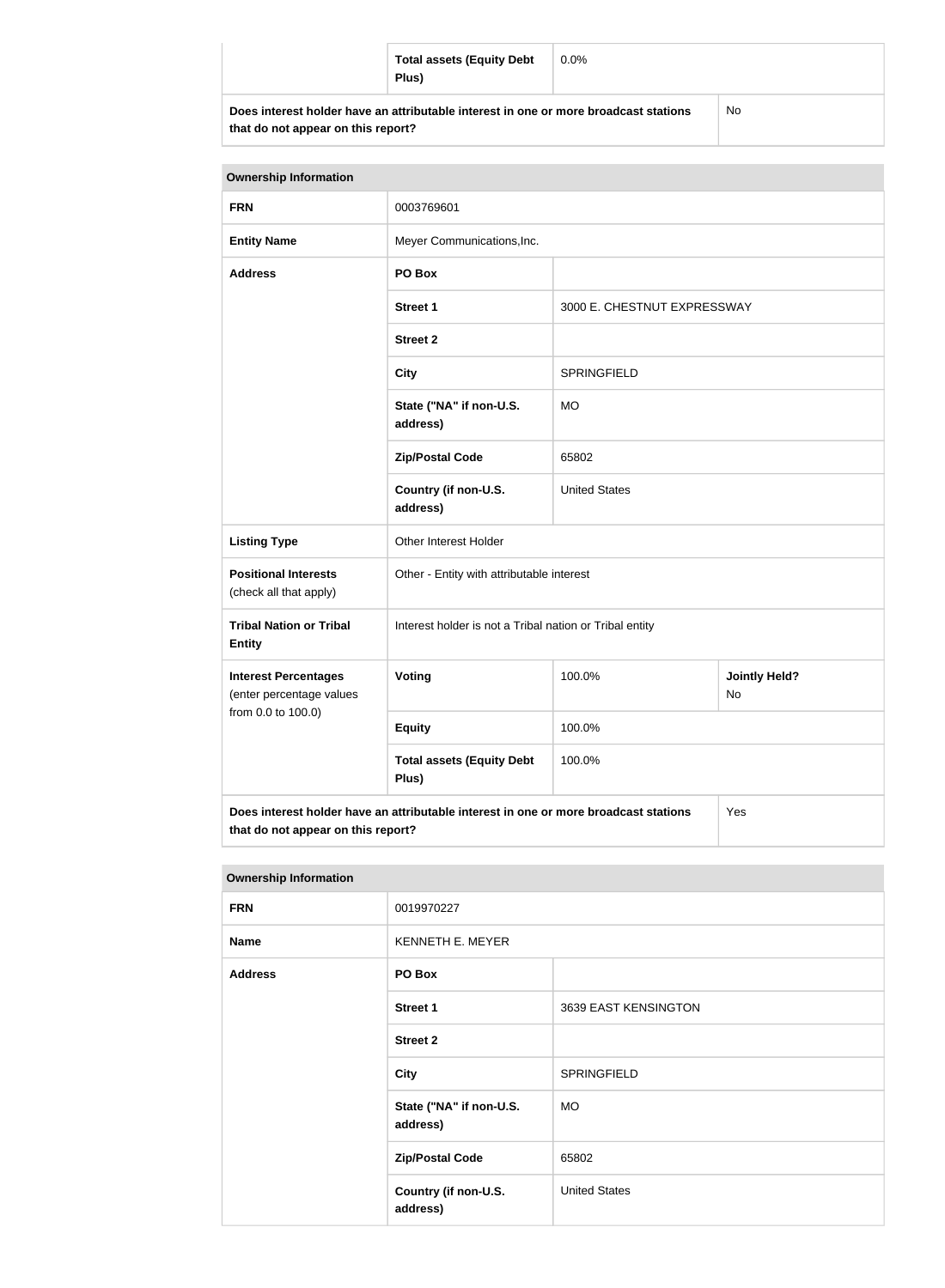| <b>Listing Type</b>                                                                                | <b>Other Interest Holder</b>                                                         |                        |                                   |
|----------------------------------------------------------------------------------------------------|--------------------------------------------------------------------------------------|------------------------|-----------------------------------|
| <b>Positional Interests</b><br>(check all that apply)                                              | Officer, Director                                                                    |                        |                                   |
| Citizenship, Gender,<br><b>Ethnicity, and Race</b><br><b>Information (Natural</b><br>Persons Only) | <b>Citizenship</b>                                                                   | <b>US</b>              |                                   |
|                                                                                                    | Gender                                                                               | Male                   |                                   |
|                                                                                                    | <b>Ethnicity</b>                                                                     | Not Hispanic or Latino |                                   |
|                                                                                                    | Race                                                                                 | White                  |                                   |
| <b>Interest Percentages</b><br>(enter percentage values<br>from 0.0 to 100.0)                      | <b>Voting</b>                                                                        | 0.0%                   | <b>Jointly Held?</b><br><b>No</b> |
|                                                                                                    | <b>Equity</b>                                                                        | 0.0%                   |                                   |
|                                                                                                    | <b>Total assets (Equity Debt</b><br>Plus)                                            | 0.0%                   |                                   |
|                                                                                                    | Does interest holder have an attributable interest in one or more broadcast stations |                        | Yes                               |

**that do not appear on this report?**

| <b>Ownership Information</b>                                                                       |                                                                                      |                        |                            |
|----------------------------------------------------------------------------------------------------|--------------------------------------------------------------------------------------|------------------------|----------------------------|
| <b>FRN</b>                                                                                         | 0023066418                                                                           |                        |                            |
| <b>Name</b>                                                                                        | Donna M. Neil                                                                        |                        |                            |
| <b>Address</b>                                                                                     | PO Box                                                                               |                        |                            |
|                                                                                                    | <b>Street 1</b>                                                                      | 1331 E. DEERFIELD      |                            |
|                                                                                                    | <b>Street 2</b>                                                                      |                        |                            |
|                                                                                                    | <b>City</b>                                                                          | <b>SPRINGFIELD</b>     |                            |
|                                                                                                    | State ("NA" if non-U.S.<br>address)                                                  | <b>MO</b>              |                            |
|                                                                                                    | <b>Zip/Postal Code</b>                                                               | 65804                  |                            |
|                                                                                                    | Country (if non-U.S.<br>address)                                                     | <b>United States</b>   |                            |
| <b>Listing Type</b>                                                                                | Other Interest Holder                                                                |                        |                            |
| <b>Positional Interests</b><br>(check all that apply)                                              | Officer                                                                              |                        |                            |
| Citizenship, Gender,<br><b>Ethnicity, and Race</b><br><b>Information (Natural</b><br>Persons Only) | <b>Citizenship</b>                                                                   | <b>US</b>              |                            |
|                                                                                                    | Gender                                                                               | Female                 |                            |
|                                                                                                    | <b>Ethnicity</b>                                                                     | Not Hispanic or Latino |                            |
|                                                                                                    | Race                                                                                 | White                  |                            |
| <b>Interest Percentages</b><br>(enter percentage values<br>from 0.0 to 100.0)                      | Voting                                                                               | 0.0%                   | <b>Jointly Held?</b><br>No |
|                                                                                                    | <b>Equity</b>                                                                        | 0.0%                   |                            |
|                                                                                                    | <b>Total assets (Equity Debt</b><br>Plus)                                            | 0.0%                   |                            |
| that do not appear on this report?                                                                 | Does interest holder have an attributable interest in one or more broadcast stations |                        | Yes                        |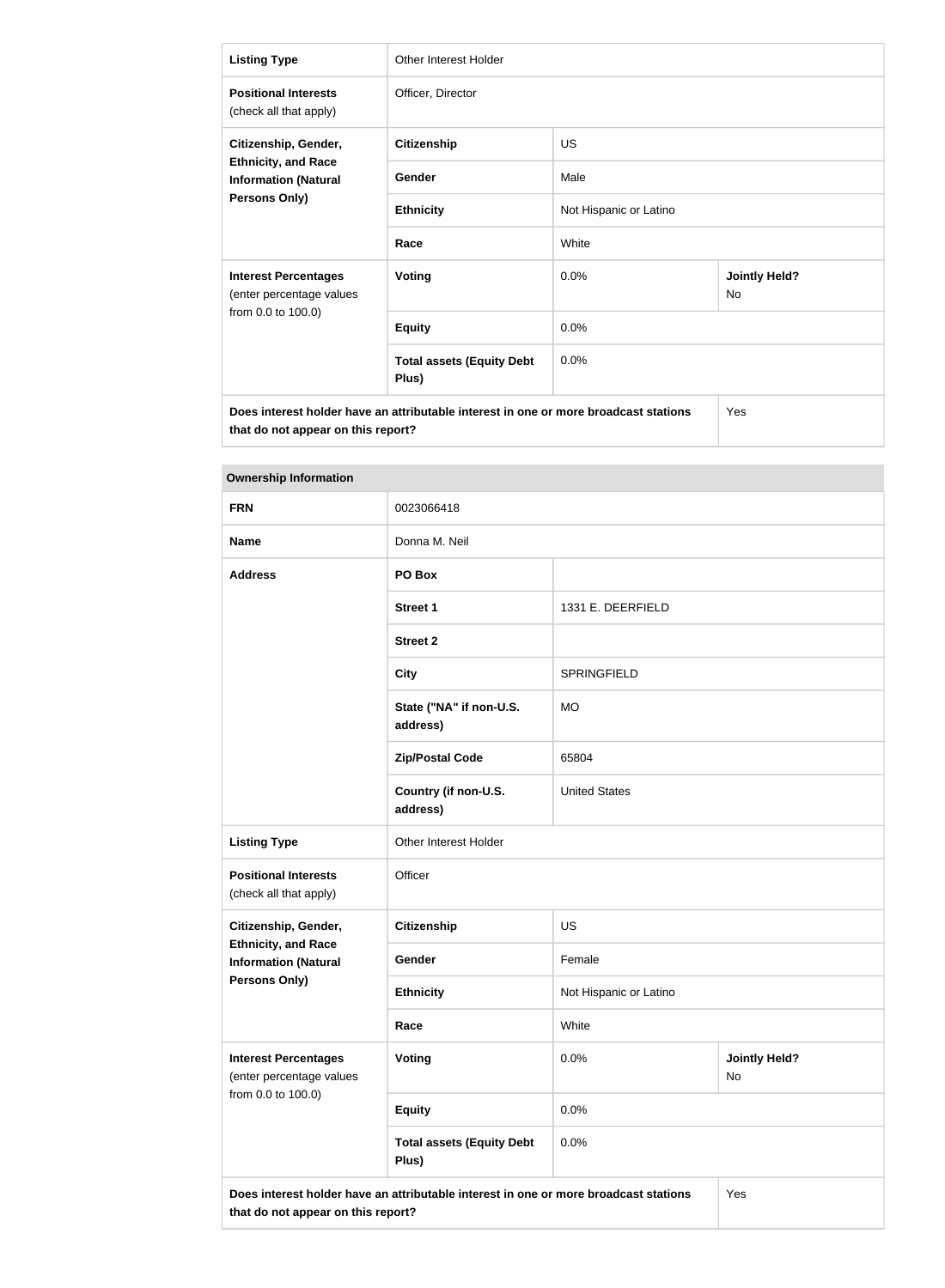| (c) Does the Respondent or any reported interest holder         | No |
|-----------------------------------------------------------------|----|
| hold an attributable interest in any newspaper entities in      |    |
| the same market as any station for which this report is         |    |
| filed, as defined in 47 C.F.R. Section 73.3555?                 |    |
| If "Yes," provide information describing the interest(s), using |    |
| EITHER the subform OR the spreadsheet option below.             |    |
| Respondents with a large number (50 or more) of entries to      |    |
| submit should use the spreadsheet option.                       |    |
| NOTE: Spreadsheets must be submitted in a special XML           |    |
| Spreadsheet format with the appropriate structure that is       |    |
| specified in the documentation. For instructions on how to      |    |
| use the spreadsheet option to complete this question            |    |
| (including templates to start with), please Click Here.         |    |
| If using the subform, leave the percentage of total assets      |    |
| (Equity Debt Plus) field blank for an interest holder unless    |    |
| that interest holder has an attributable interest in the        |    |
| newspaper entity solely on the basis of the Commission's        |    |
| Equity Debt Plus attribution standard, 47 C.F.R. Section        |    |
| 73.3555, Note 2(i). If using an XML Spreadsheet, enter "NA"     |    |
| into the percentage of total assets (Equity Debt Plus) field    |    |
| for an interest holder unless that interest holder has an       |    |
| attributable interest in the newspaper entity solely on the     |    |
| basis of the Commission's Equity Debt Plus attribution          |    |
| standard.                                                       |    |
| The Respondent must provide an FCC Registration Number          |    |
| for each interest holder reported in response to this           |    |
| question. Please see the Instructions for detailed information  |    |
| and guidance concerning this requirement.                       |    |

**(d) Are any of the individuals listed as an attributable interest holder in the Respondent married to each other or related to each other as parentchild or as siblings?** No

If "Yes," provide the following information for each such the relationship.

**(e) Is Respondent seeking an attribution exemption for any officer or director with duties wholly unrelated to the Licensee(s)?** No

If "Yes," complete the information in the required fields and submit an Exhibit fully describing that individual's duties and responsibilities, and explaining why that individual should not be attributed an interest.

**3. Organizational Chart (Licensees Only)**

Attach a flowchart or similar document showing the Licensee's vertical ownership structure including the Licensee and all entities that have attributable interests in the Licensee. Licensees with a single parent entity may provide a brief explanatory textual Exhibit in lieu of a flowchart or similar document. Licensees without parent entities should so indicate in a textual Exhibit.

**Non-Licensee Respondents should select "N/A" in response to this question.**

Meyer Communications,Inc. has 100% ownership of the Licensee.